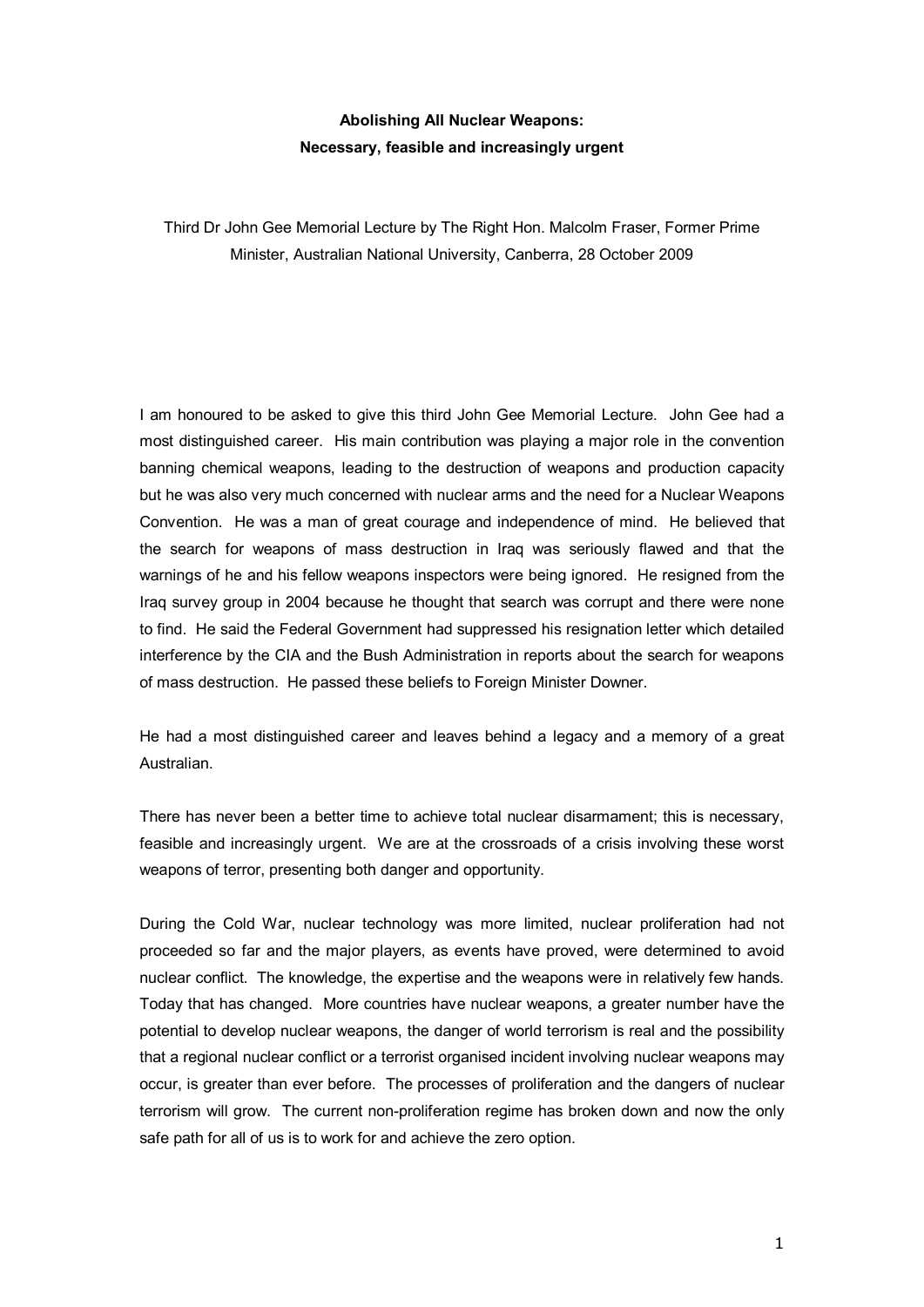On the one hand, disarmament has been stalled and a major nuclear arms control Treaty, the Anti-Ballistic Missile Treaty, has been abandoned. The Conference on Disarmament in Geneva has until recently been paralysed for 13 years since it negotiated the Comprehensive Nuclear Test Ban Treaty in 1996, which is yet to enter into force. The nuclear weapons states continue to develop new nuclear weapons and missiles, have threatened to use them against non-nuclear attack and even pre-emptively, and lowered the threshold for their use. Nuclear tests continue in North Korea, which has walked away from the NPT. The ambiguities and lack of transparency around Iran's nuclear program continue, with many Middle Eastern and other states scaling up ostensibly civilian nuclear programs and the proliferation potential these entail.

Brazilian Vice President Jose Alencar said recently he favors Brazil developing nuclear weapons as a deterrent to ensure security of Brazil's newly discovered vast offshore oil deposits, and to give the country greater respectability on the international stage. He claimed "Nuclear weapons as an instrument of deterrence are of great importance for a country that has 15,000 kilometers of border," and cited the example of Pakistan, which he termed a poor nation with "a seat in various international entities, precisely for having an atomic bomb."

Military budgets, estimated by the Stockholm International Peace Research Institute to have reached an obscene US\$1.464 trillion in 2008, continue to grow. This is US\$217 per capita per year for every one of the world's people, while 2 billion people live on less than US\$2 per day. Despite an economic crisis, global military spending increased by 4% from 2007 to 2008, and by 45% in the decade to 2008. In 2008, the United States alone accounted for US\$607 billion in official military expenditure, 41.5% of the global total, seven times more than China and ten times more than Russia. And this sum does not even cover all of the anticipated costs for military operations in Iraq and Afghanistan.

Carnegie Endowment researchers recently estimated the costs of the US nuclear weapons program at US \$52.4 billion in FY 2008, excluding air defense, antisubmarine warfare, classified programs, nuclear weapons intelligence programs, and care of 230,000 nuclear test veterans. This compares with US\$39.5 billion for diplomacy and overseas development assistance, and US\$33 billion for natural resources and the environment.

Nuclear weapon numbers have declined from close to 70,000 to close to 23,000, but so bloated are these arsenals that the danger to the security and survival of all of us and the ecosystems on which we depend remains undiminished. The risk of use of nuclear weapons has not gone away since the end of the Cold War; it has grown.

We are at an alarming tipping point on proliferation of nuclear weapons, with increasingly widespread access to nuclear expertise, technology and materials. Smuggling of fissile materials has been extensive and for years the AQ Khan black market network, active in over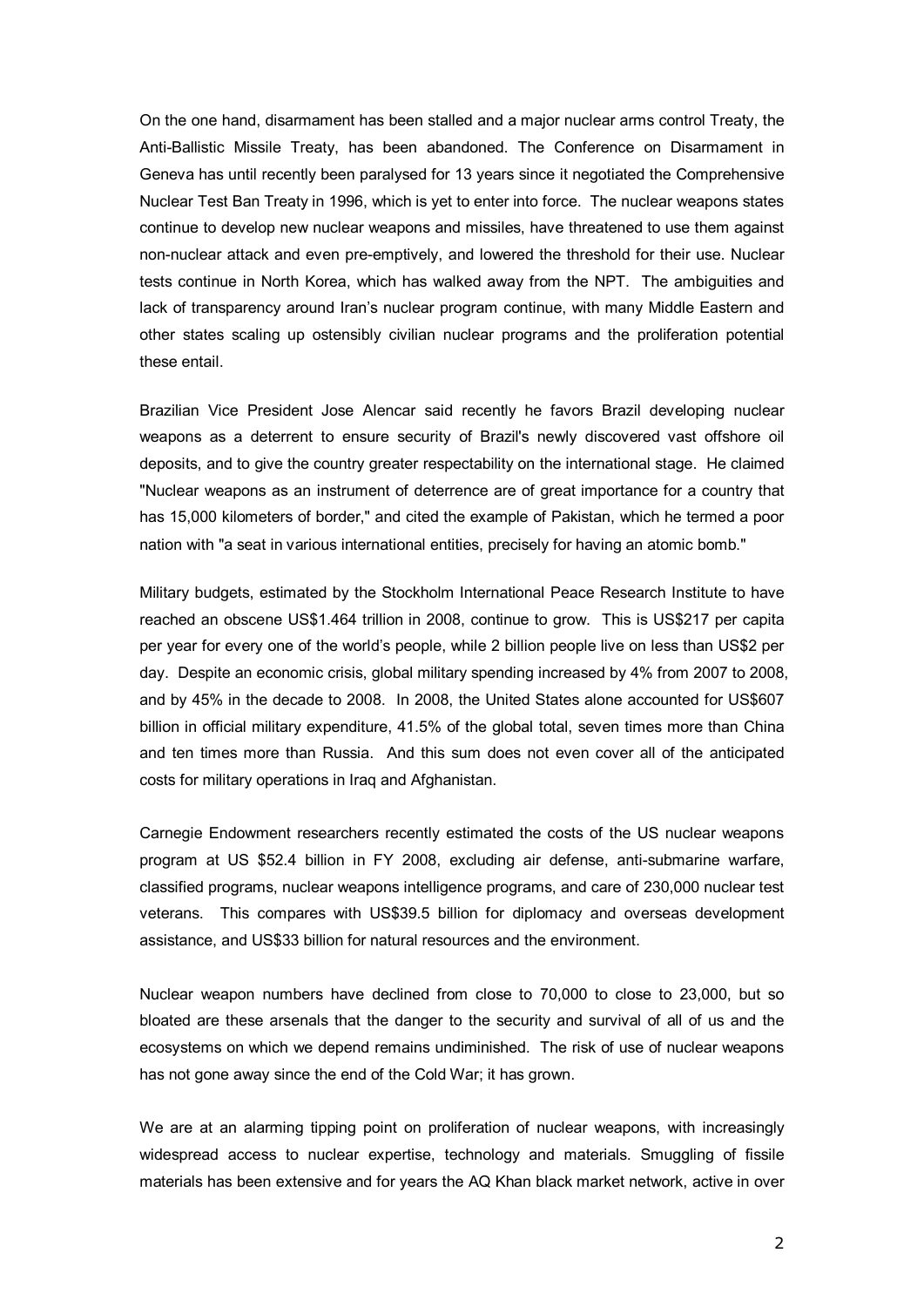30 countries, peddled centrifuges for enriching uranium and Chinese designs for nuclear weapons suitable for missiles, the latter fitting on a single CD. More countries have nuclear weapons; more than 40 could produce nuclear weapons within a matter of months if they so chose, by either enriching uranium further from reactor to weapons grade, or extracting plutonium from used nuclear reactor fuel. They could optimise the plutonium-239 content of spent fuel simply by shortening the time the fuel spends in a reactor. The most common type of reactor generating electricity is a light water reactor of 1000 Megawatt (electrical) capacity. Each of these produces around 250 kg of plutonium per year. The Nagasaki bomb contained 6 kg of plutonium; the average weapon in the current US arsenal contains 34 kg of plutonium. A reprocessing plant to extract plutonium from spent nuclear fuel could be as small as 400 square meters in size and concealed.

Apart from states, international terrorists actively seek nuclear weapons, and could buy or steal existing weapons or fissile material – particularly from North Korea or Pakistan; take control of a nuclear-armed submarine, missile base or aircraft; or launch a cyberattack designed to precipitate use of nuclear weapons. Or they could attack or disrupt - such as by disabling power or cooling systems - nuclear reactors or spent fuel storage facilities, producing radioactive fallout similar to a nuclear weapon.

The rule of law we need strengthened to address the complex global problems which increasingly interconnect us all, has instead been weakened by a drift towards a nuclear law of the jungle. The disastrous invasion and occupation of Iraq, and its continuing humanitarian disaster, was justified as a pre-emptive war of non-proliferation. Concern about construction of a possible covert nuclear facility in Syria with North Korean assistance should have lead to an immediate and thorough IAEA investigation, not unilateral and hazardous bombing by Israel. The IAEA was only involved 5 months later, allowing time for evidence to be removed.

Hypocrisy and double standards in relation to nuclear weapons are widespread and corrosive. In 1974, India detonated a plutonium bomb, violating agreements to use only for peaceful purposes nuclear fuel supplied by the US in a heavy water reactor supplied by Canada. This led to the establishment of the Nuclear Suppliers Group (NSG), aiming to prevent such diversion in the future. Yet last year, the 45 members of the NSG rolled over and approved a nuclear deal between the US and India which effectively rewards India's initiation of the nuclear arms race in South Asia and strikes a body blow at the already crumbling NPT. The deal trashes a founding principle of the NPT. The sharing of nuclear technology should be limited to non-nuclear weapon states which have foresworn nuclear weapons by joining the treaty. India has gained access to nuclear technology and materials which is arguably more generous than if it were a compliant member of the NPT. A more effective way to undermine the incentive for countries, without nuclear weapons, to comply with NPT obligations could hardly have been crafted.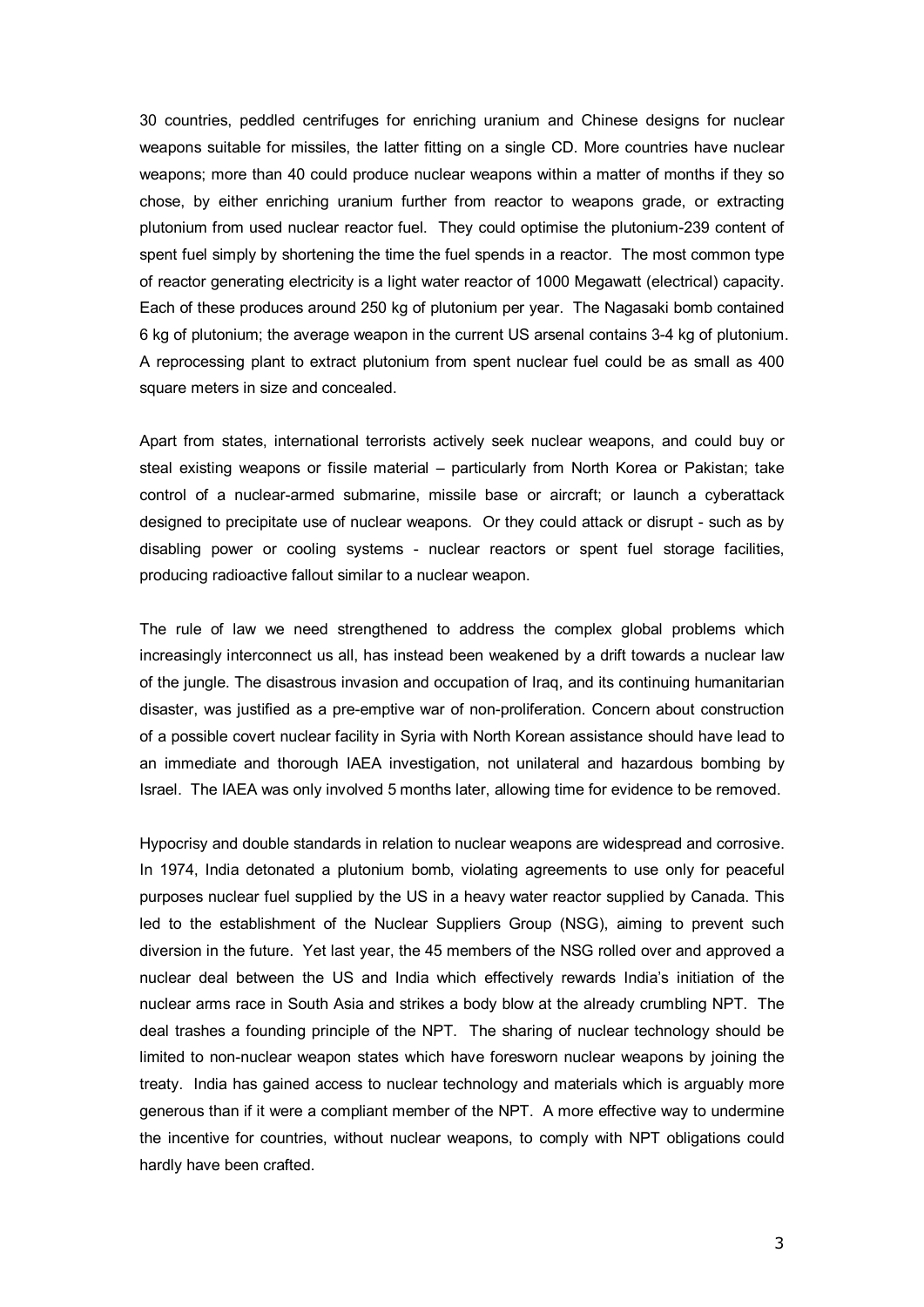A reason India wants access to nuclear trade is precisely to further the nuclear proliferation the NSG was established to prevent. Senior Indian military leaders have publicly said so. What is gained under the deal? Eight additional reactors, a total of 14 out of 22, will be subject to safeguards. India can determine which facilities are designated civilian and subject to safeguards. However India has not committed to make safeguards on civilian facilities or materials permanent or unconditional. If other countries suspended nuclear fuel supply, even if this was because India exploded further nuclear weapons, India could withdraw its facilities from safeguards.

Eight power reactors, all research and plutonium-fuelled breeder reactors, all enrichment and reprocessing facilities – i.e. the facilities most relevant to weapons, will not be covered. India reserves the right to classify future reactors as civilian or military. India was not required in return to undertake significant positive measures it has made no binding nuclear disarmament commitments, has not committed to stop nuclear tests, not signed or ratified the Comprehensive Test Ban Treaty, not stopped or committed to stop production of highly enriched uranium or plutonium for weapons, nor committed to full-scope safeguards.

India will be able to divert more of its own uranium to weapons. The net result of the deal will be to boost India's capability to produce fissile material for weapons.

Not surprising is the proliferative response by Pakistan, which is building two new plutonium production reactors, expanding its capacity to produce highly enriched uranium, and obstructing the work of the Conference on Disarmament towards a treaty cutting production of fissile materials for weapons. This Conference only began this year after 13 years of complete paralysis.

Another example of corrosive inconsistency is the international response to Iran's nuclear program. To be sure, Iran has violated its obligations to comprehensively report its nuclear activities to the IAEA. But there is no evidence that Iran has undertaken activities prohibited by the NPT. No other country is the subject of UN Security Council resolutions restricting activities permitted by the NPT. Uranium enrichment capacity can be used to enrich uranium to reactor-grade, or further to weapons-grade, however this applies to all uranium enrichment facilities, not just Iran's. Iran and Egypt were the first two countries to propose a nuclear weapons free zone in the Middle East.

While Iran has no nuclear weapons and there is no evidence it has a weapons program, Israel's nuclear arsenal, developed with assistance from the US and France at least, is outside the NPT. Israel has not been subjected to designation as a rogue state, explicit threats of regime change and pre-emptive attack, and even having developed nuclear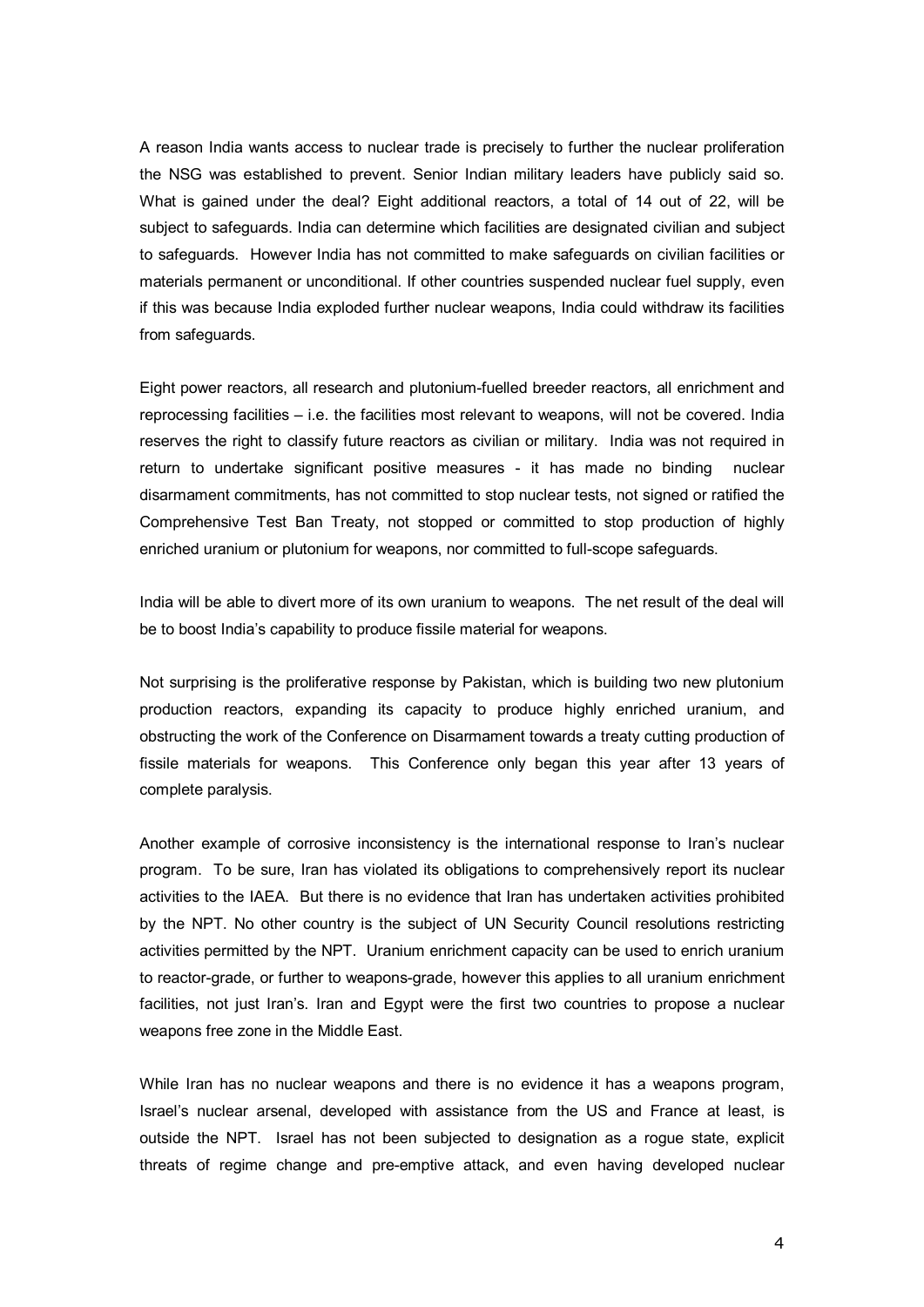weapons, has not been subject to sanction by the Security Council. Would it be surprising if Iran's leaders drew from the experience of India, North Korea and neighbouring Iraq, and the failure of the nuclear-armed states to disarm, the conclusion that they would be well served by possessing nuclear weapons or at least an ambiguous nuclear program? The silent international tolerance of Israel's nuclear weapons is a powerful driver for proliferation in the Middle East, undermining the security of all, including Israel.

On the other hand, we have perhaps the best opportunity ever to abolish nuclear weapons. The current crises in disarmament, non-proliferation, the rule of law and risks of use of nuclear weapons have spawned widespread realization that nuclear business as usual, is in fact an inexorable slide towards nuclear anarchy and eventual disaster; and that nuclear weapons undermine the security of all. For the first time, a US President has been elected with a commitment to nuclear weapons abolition, echoed by other leaders. President Obama's ongoing efforts to deliver on this vision provide the world with a historic opportunity. Obama is however facing major other concurrent challenges, and significant opposition from those who will oppose whatever he does, those who profit from and have accessed huge budgets and built careers constructing and running the vast Doomsday machine, and those who fail to understand that nuclear weapons are unlike any other, and unless they are abolished their eventual use will be inevitable, with massive destruction which knows no borders. President Obama needs and deserves all the support and encouragement in the world.

We do not know how long this opportunity will last. Unlike the last one, at the end of the Cold War, it must not be squandered, and a process for getting to zero, even if in twenty years' time, should be locked in place as quickly as possible, during Obama's first term. It is time that the nuclear powers took seriously Article VI of the Non Proliferation Treaty, which commits them to nuclear disarmament. So far that legally binding clause has been ignored. An increasingly inequitable population, resource and climate-stressed world is an ever more dangerous place for nuclear weapons. We simply must not fail.

Like preventing rampant climate change, abolishing nuclear weapons is a paramount challenge for people and leaders the world over; a precondition for survival, sustainability and health for our planet and future generations. Both in the scale of the indiscriminate devastation they cause, and in their uniquely persistent, spreading, genetically damaging radioactive fallout, nuclear weapons are unlike any other 'weapons'. They cannot be used for any legitimate military purpose. Any use, or threat of use, is a violation of international humanitarian law and should be codified as a crime against humanity by the UN Security Council and the International Criminal Court.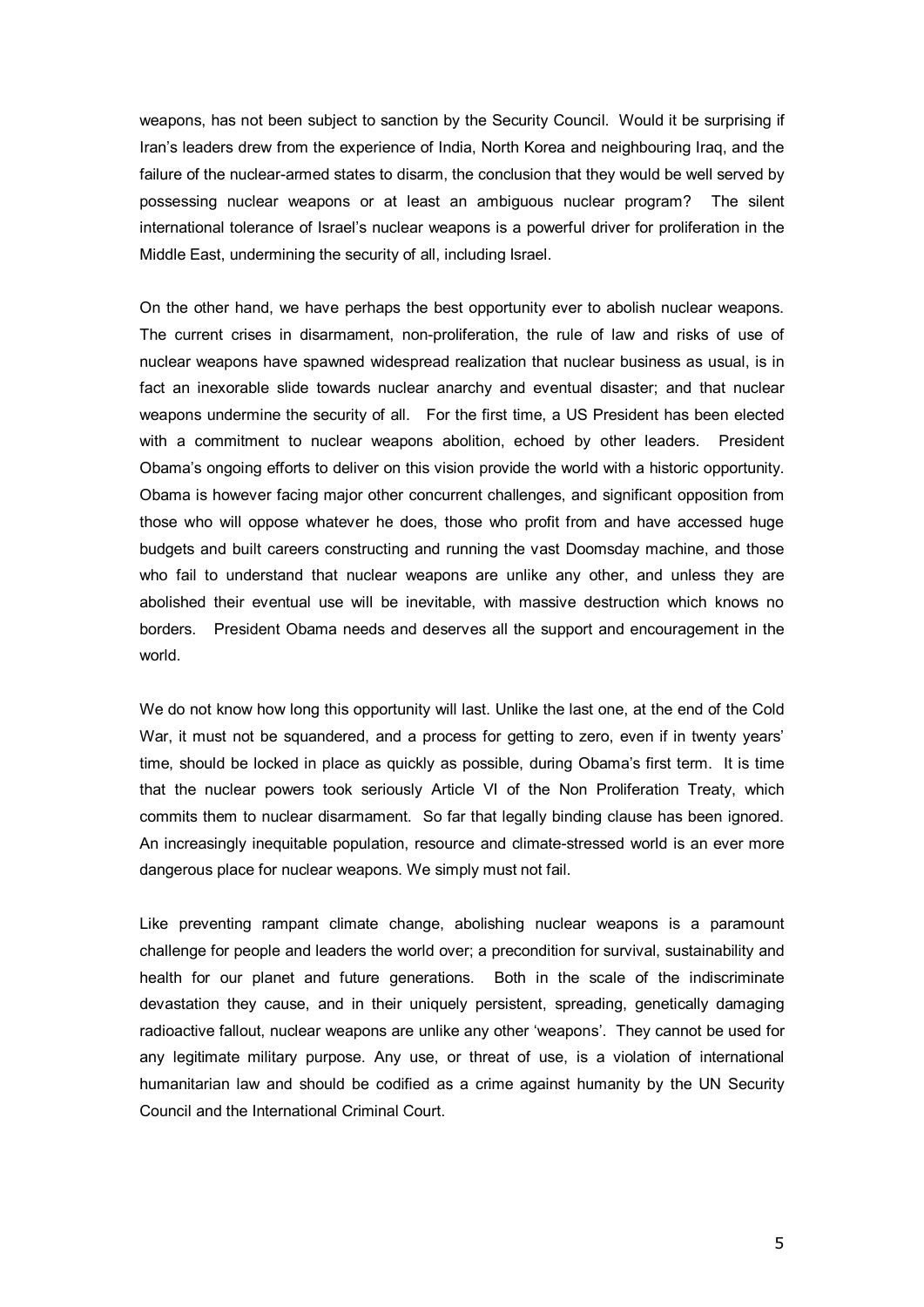The notion that nuclear weapons can ensure anyone's security is fundamentally flawed. Nuclear weapons most threaten those who possess them, or claim protection from them, because they become the preferred targets for others' nuclear weapons. Accepting that nuclear weapons can have a legitimate place, even if solely for 'deterrence', means being willing to accept the incineration of tens of millions of fellow humans and radioactive devastation of large areas, and is fundamentally immoral. Nuclear weapons cannot be divided into those for use and those for deterrence. Deterrence is predicated on having the demonstrated capacity and will to unleash nuclear weapons, and runs on fallible systems which have already almost failed us more than 5 times. Around 2500 nuclear weapons in Russia and the US are still on extremely high launch on warning status, involving decision times between 4 and 8 minutes and high vulnerability to technical and human failure as well as cyberattack.

As noted by the Weapons of Mass Destruction Commission headed by Dr Hans Blix, "So long as any state has nuclear weapons, others will want them. So long as any such weapons remain, there is a risk that they will one day be used, by design or accident. And any such use would be catastrophic." Weapons capable of inflicting such catastrophic destruction have no place in human affairs. The only sustainable approach is one universal standard – zero nuclear weapons – for all.

Recent scientific evidence from the same state-of-the-art climate models which underpin our understanding of global warming puts the case for urgent nuclear weapons abolition beyond dispute. Even a limited regional nuclear war involving targeting cities with 100 Hiroshima sized bombs  $-$  just 0.03% of the explosive power of the world's current nuclear arsenal would not only kill tens of millions quickly from blast, fires and radiation, but would cause unexpectedly severe climatic consequences persisting for a decade or more. Millions of tons of black, sooty smoke would be heated by sunlight and quickly lofted high into the stratosphere, beyond rain and weather. Cooling and darkening, with killing frosts and shortened growing seasons, rainfall decline, monsoon failure, substantial increases in ultraviolet radiation, disruption of supply of seeds, fertiliser, fuel and equipment would combine to slash global food production over successive years. Globally, a cautious estimate is that over one billion people could starve. More would succumb from the disease epidemics and social and economic destruction which would inevitably follow. Global trade, transport and inputs to agriculture would be disrupted, those with food would hoard it, and further violent conflict would become likely, with risk of further use of nuclear weapons.

Even though 96% of the world's nuclear weapons are held by Russia and the US, such a war is also within the capacity of China, France, the UK, Israel or India and Pakistan. The danger of such an unprecedented global catastrophe will not be substantially ameliorated until stockpiles are reduced to single or low double digits, not hundreds and certainly not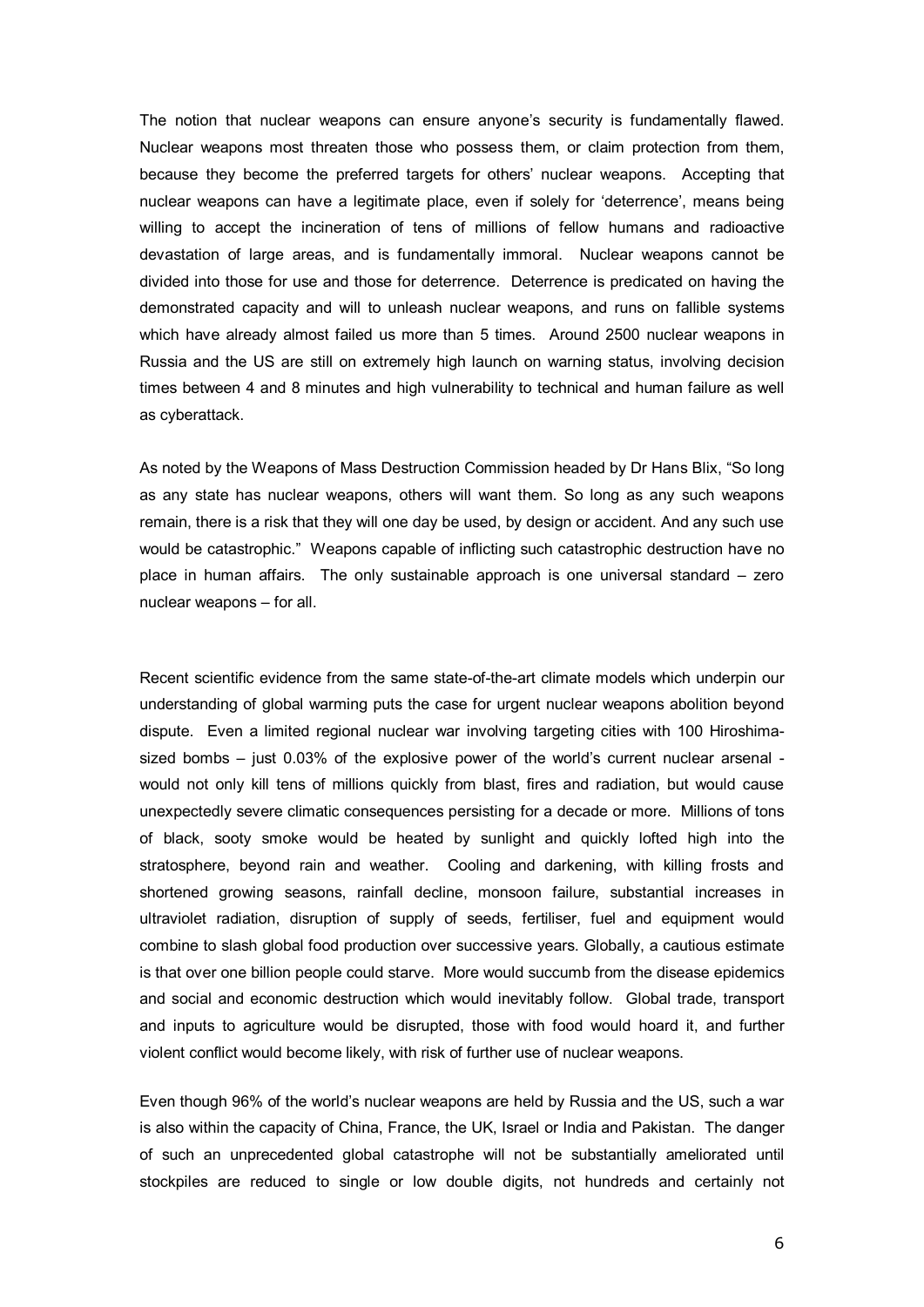thousands. Preventing any use of nuclear weapons and establishing an irreversible process that will get us to zero are imperative for the security of every inhabitant of our planet. It is worth noting that today we should be more worried about Pakistan than Afghanistan. The possibility that some of Pakistan's nuclear arsenal could fall into the hands of the Taliban is real and urgent concern.

The most effective and practical way to achieve and sustain the outlawing and elimination of nuclear weapons is to negotiate a comprehensive, irreversible, binding, verifiable treaty - a Nuclear Weapons Convention (NWC)– bringing together all the necessary aspects of nuclear disarmament and non-proliferation into one phased package which provides a roadmap to zero. Such a treaty approach has been the basis for all successes to date in eliminating whole classes of weapons, from dum dum bullets over a century ago to chemical and biological weapons, landmines and, most recently, cluster munitions. And nuclear weapons are far more destructive than any of those. It is particularly fitting to consider the merits of a comprehensive nuclear abolition treaty in this lecture in honour of Dr John Gee, who contributed so much to the conclusion and then the implementation of the convention banning chemical weapons.

Negotiations on a Nuclear Weapons Convention should begin without delay, progress in good faith and without interruption until a successful conclusion is reached. It will be a long and complex process to develop the legal, institutional, technical, verification and enforcement framework required. There can be no doubt that a comprehensive treaty, or an appropriate framework of mutually reinforcing agreements which achieve the same end, will need to be codified to achieve a world free of nuclear weapons. I find it difficult to understand how it can be argued to be premature to begin preparing for and negotiating the elimination and prohibition treaty that will be required. The sooner such preparations and negotiations can begin, the better.

Last October, UN Secretary-General Ban Ki-Moon proposed a five-point plan for nuclear disarmament and non-proliferation in which he urged "all NPT parties, in particular the nuclear-weapon states, to fulfil their obligation under the treaty to undertake negotiations on effective measures leading to nuclear disarmament" noting that they could either agree on a framework of separate, mutually reinforcing instruments, or they could "consider negotiating a nuclear weapons convention, backed by a strong verification system, as has long been proposed at the UN." Referring to the model NWC developed by an international civil society collaboration of lawyers, physicians and scientists, Ki-Moon commended this model which he circulated to all UN members as offering "a good point of departure" for achieving total nuclear disarmament. His approach deserves wide support.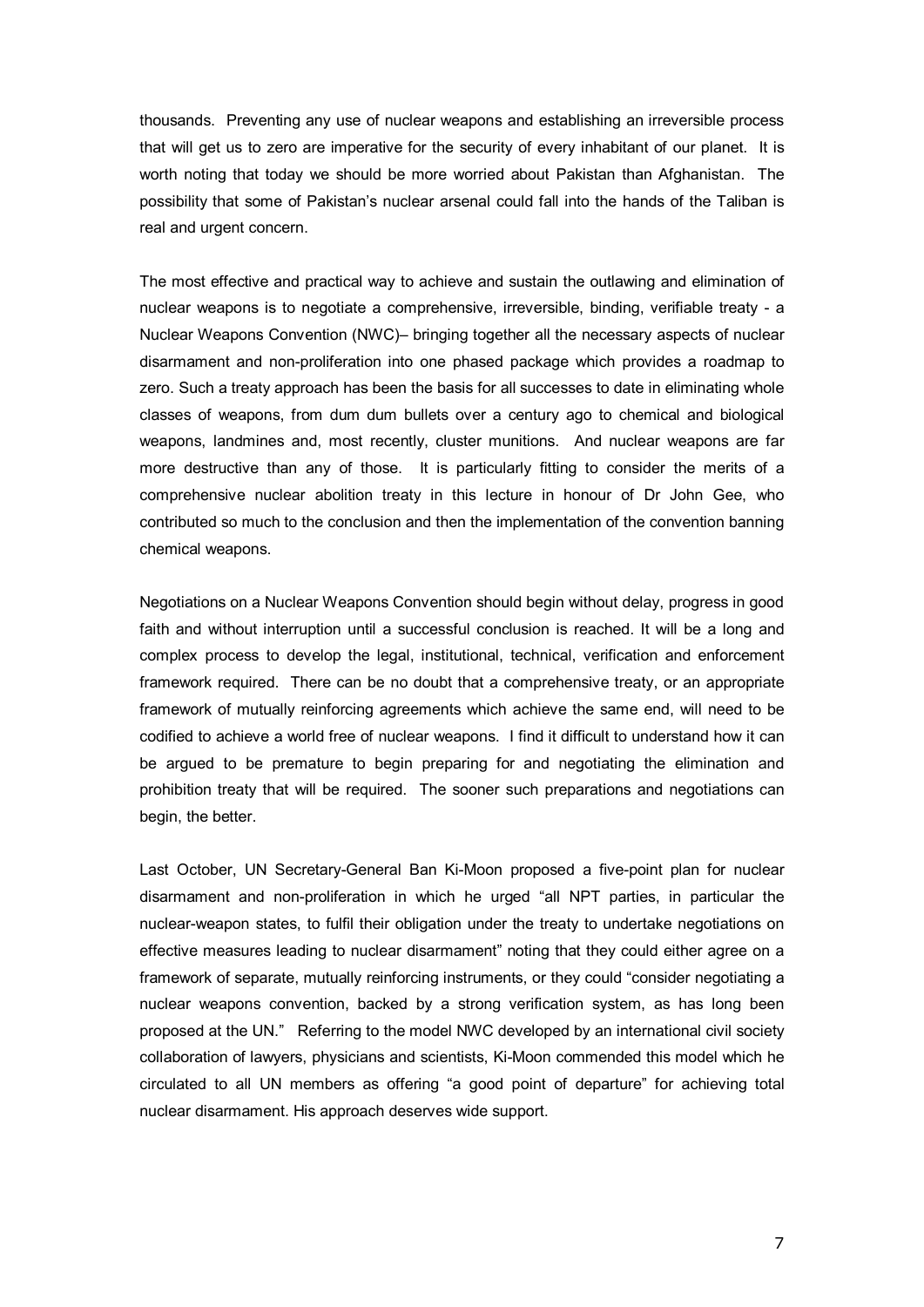The Secretary-General also spoke of the need for entry into force of the Comprehensive Test Ban Treaty, more credible security assurances, negotiations on a fissile materials production ban, deeper cuts in arsenals, progress in verification, and other familiar measures on the long-languishing list of unfinished nuclear disarmament business. Necessary though they are, such measures need to be part of an integrated plan and process towards the ultimate goal of abolition – a context that is visionary, politically credible and practical. Negotiations on an NWC as a way to fulfil the NPT obligations is a coherent approach to achieve all the necessary elements of a sustainable nuclear 'grand bargain' for the 21<sup>st</sup> century to deliver on the promise of the eroding and unfulfilled NPT deal between nuclear haves and have-nots.

The recent report of the Joint Standing Committee on TreatiesInquiry into Australia's role in nuclear non-proliferation and disarmament contains some excellent recommendations. The Committee considered that through supporting incremental steps that improve nuclear security and by advocating the final vision of the complete abolition of nuclear weapons, Australia could play a leading role in the negotiation of a NWC. It recommends that the Australian Government make clear in international fora its support for the adoption of a Nuclear Weapons Convention, and allocate research and consultation resources to the development of a Nuclear Weapons Convention with a clear legal framework and enforceable verification. A welcome aspect of the report is that it was unanimously supported by all members of the Committee. Hopefully this can foreshadow a more unified and less partisan approach on these vital issues in future.

Australia should seek to build and work with a coalition of countries to advance preparations for negotiations on a NWC. The Australian Government should start with governments which have already expressed their support, including Malaysia, Indonesia, India, Austria and Costa Rica.

Incremental steps and a comprehensive treaty approach rather than competing, can be complementary and mutually reinforcing. Incremental steps can achieve important ends, demonstrate good faith, generate political momentum, fit into and support a unified framework towards a world free of nuclear weapons. Honouring previous agreements is vital. The 13 practical steps agreed at the nuclear Non-Proliferation Treaty Review conference in 2000 should be upheld, updated and implemented. They include all nuclear weapons states committing to the total elimination of their nuclear arsenals; entry into force of the Comprehensive Test Ban Treaty; negotiations on a treaty to end production of fissile material; taking weapons off extremely hazardous high alert 'launch on warning' status; and negotiating deep weapons reductions.

The recent first ever UN Security Council Summit on Nuclear Non-proliferation and Disarmament chaired by President Obama and the unanimously endorsed Resolution 1887 is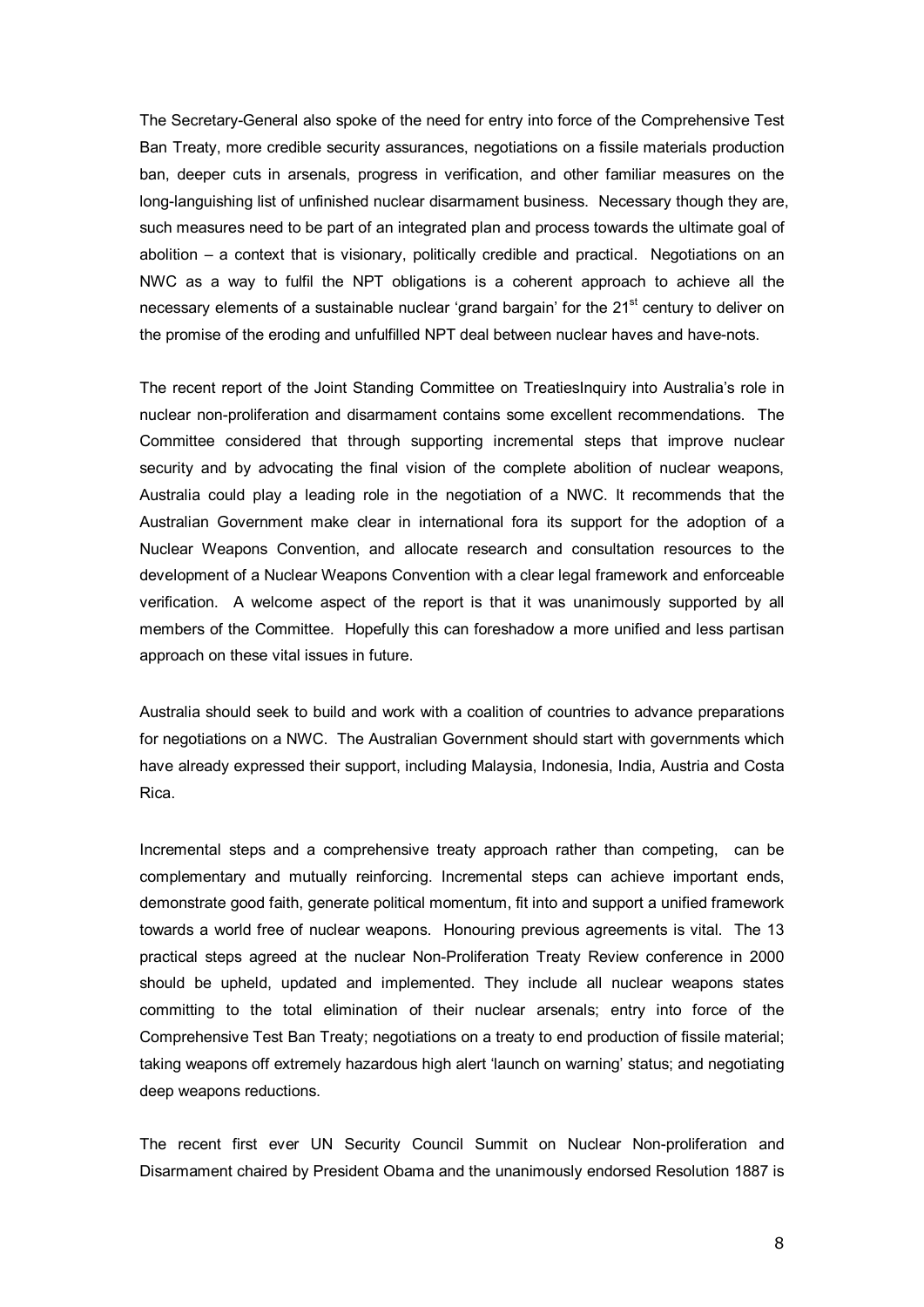an important step in reaffirming the veracity of past commitments, and details non proliferation measures yet to be matched on the disarmament side of the coin.

But at the same time a comprehensive roadmap is needed – a vision of what the final jigsaw puzzle looks like, and a path to get there. Not only to fit the pieces together and fill the gaps, but to make unequivocal that abolition is the goal. This is the only approach that can generate the needed willingness to compromise and avoid paralysing conditionalities, trade offs and obstructions which have been so disabling in settings requiring consensus, such as the Conference on Disarmament and NPT Review Conferences. Without the intellectual, moral and political weight of abolition as the credible and clear goal of the nuclear weapon states, and real movement on disarmament, the NPT is at risk of unravelling after next year's 5yearly Review Conference of the Treaty, and a cascade of actual and incipient nuclear weapons proliferation could be expected to follow.

Achieving a world free of nuclear weapons will require not only existing arsenals to be progressively taken off alert, dismantled and destroyed, but will require stopping production of the fissile materials from which nuclear weapons can be built - separated plutonium and highly-enriched uranium, and existing stocks to be eliminated or placed under secure international control. All facilities which enrich uranium – which should be very few in number and can no longer be regarded as a sovereign right - should be placed under strict international control; and reprocessing and recycling of spent nuclear fuel to extract plutonium should be quickly phased out, as recommended by the International Panel on Fissile Materials. There is little doubt that continued use of nuclear power will make achieving and sustaining a world free of nuclear weapons more difficult. The nuclear industry will need substantial reorganisation to contain its inherent proliferation risks.

All countries should prepare for a world free of nuclear weapons by 'walking the talk'. The Australian government should reduce the role of nuclear weapons in its security policies, as we call on nuclear weapon states to do. Ensuring that we are part of the solution and not the problem also means that the international safeguards on which we depend to ensure that our uranium does not now or in the future contribute to proliferation, need substantial strengthening and universal application. Preventing proliferation, and not commercial or other interests, should always be paramount in relation to nuclear trade.

There is much that Australia can and should do.

Australia's reliance on the 'extended nuclear deterrence' provided by the USA should be reviewed so that Australian facilities and personnel could not contribute to possible use of nuclear weapons, and we anticipate and promote by our actions a world freed from nuclear weapons, as New Zealand has done. Erstwhile reliance on 'extended nuclear deterrence' by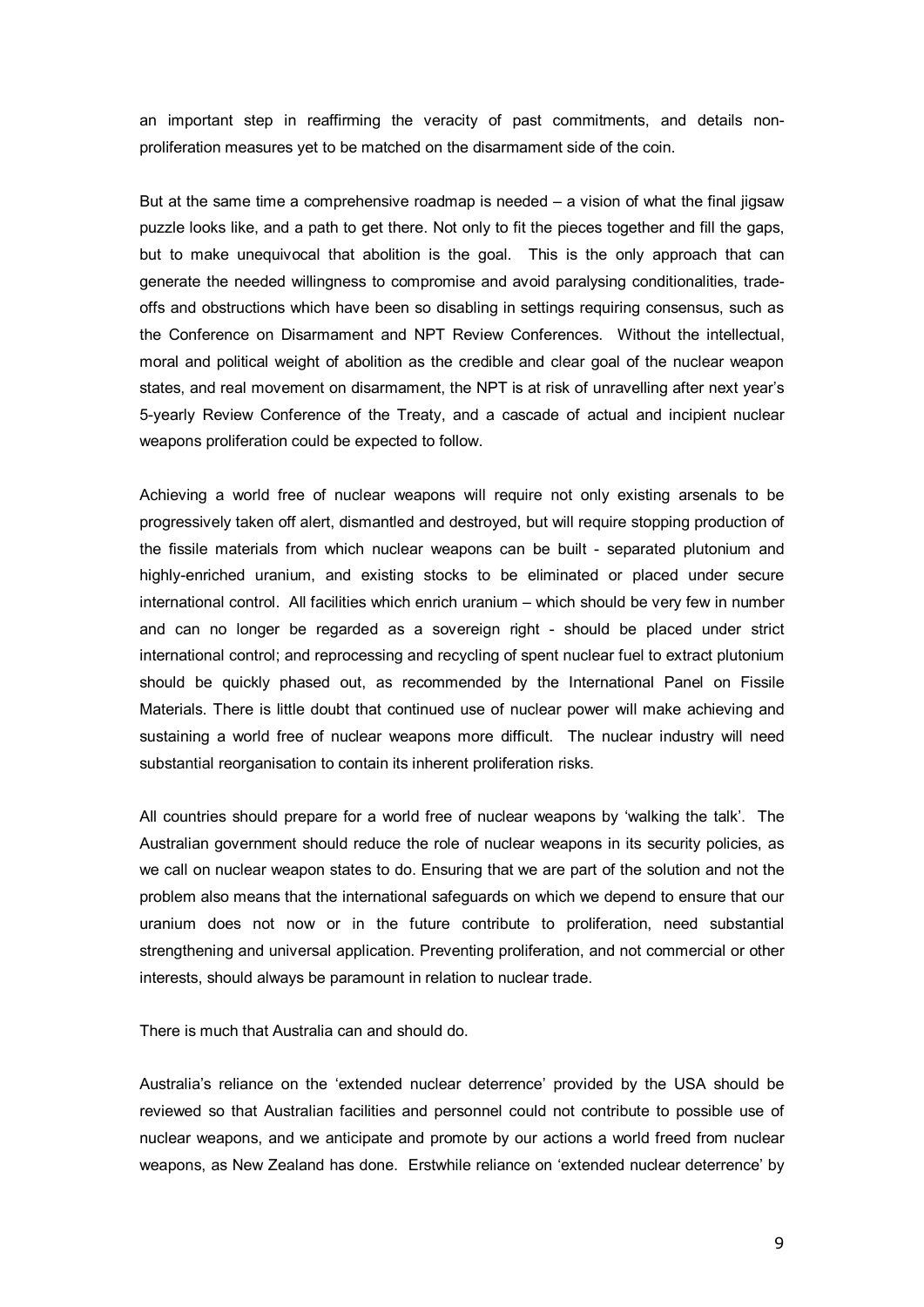countries without their own nuclear weapons, like NATO members, Australia and Japan – must not be allowed to persist and become an obstacle to nuclear disarmament. There is no conceivable threat to Australia or Japan for which the extended deterrence provided by the conventional military capabilities of Australia, the United States and other allies would not be ample.

New Japanese Foreign Minister Katsuya Okada has signaled an important change in support for the US adopting a policy of no first use of nuclear weapons. This is a minimal position Australia should quickly and publicly support at this key time when the US Nuclear Posture Review is being undertaken. Both governments should followup by working with the US to transform their alliance relationship to one that excludes use of nuclear weapons. This would be the most powerful action that Australia and Japan could take in support and anticipation of a world free of nuclear weapons, and would be influential globally, including for NATO.

One regressive development at odds with Australia's stated support for a world free of nuclear weapons is the recent Defence White Paper. The paper projects continued reliance on extended nuclear deterrence — in practice a willingness to support possible use of nuclear weapons — at least to 2030. This at a time when Obama aims for the abolition of nuclear weapons, when the Australian and Japanese governments have established a commission to set out a road map for the abolition of nuclear weapons, and when significant figures in many countries are talking about the irrelevance of nuclear weapons to the defence of any country. Very substantial progress towards a world free of nuclear weapons, if not achieving it, is possible within this timeframe. Thus the white paper undermines Australia's stated support for complete nuclear disarmament. Achieving a world free of nuclear weapons would enhance security more than anything else, and we should be doing everything possible to prepare for it.

The paper implies that the key defence against proliferation of weapons of mass destruction is America's extended deterrent. It does not address the fact that the Non-proliferation Treaty is a busted flush, and that the failure of the nuclear-armed states to begin the disarmament process is a major driver of proliferation.

Achieving a nuclear-weapons free world will be aided by reversing the staggering hemorrhage of material and human resources towards military purposes. This year, US military spending – US\$711 billion – exceeds the amount spent by the rest of the world combined. Best estimates indicate that 7% of current global military spending – roughly equivalent to what the US alone spends on nuclear weapons each year – invested annually for a decade, could allow the fulfillment of the Millennium Development Goals by 2015. This would enable 500 million fewer people to live in extreme poverty, 300 million to no longer be hungry, prevent 30 million under-5 deaths and 2 million deaths of mothers in childbirth.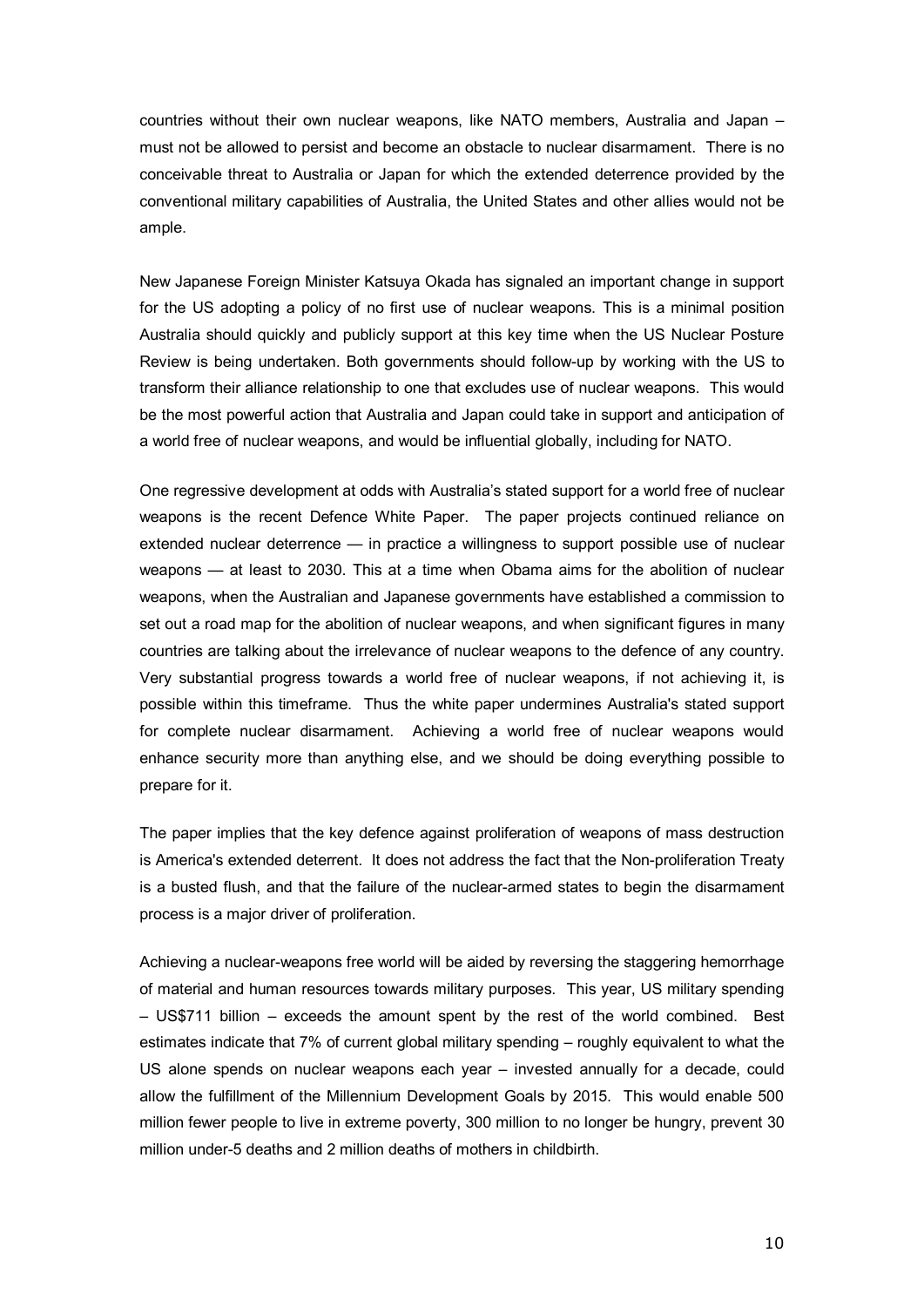The head of the UN Climate Change Secretariat Yvo De Boer estimated recently that the annual cost of cutting global emissions of greenhouse gases will be about US\$200 billion. It will cost another US\$100 billion per vear to cope with the effects of climate change. This means that just one-fifth of annual global military spending budget could significantly reduce the scale and worldwide consequences of climate change.

Australia is part of this problem. The White Paper envisages a massive \$4.3 billion (16%) real increase in Australia's military spending – to A\$26.8 billion in the next financial year. This represents \$1230 for every Australian. Above and beyond this, 3% real increase is planned each year till 2018, and beyond that 2.2% real annual increase to 2030. What will we get for these vast sums? The shopping list is long, and includes 12 new submarines, 100 Joint Strike Fighter aircraft, new long-range sea-based land attack cruise missiles, 8 new frigates, and a major enhancement of cyber warfare capability; all unashamedly designed for high-intensity wars among the major powers and long-range operations. This is despite Australia being "one of the most physically secure countries in the world."

Building real human security – reducing extreme poverty, making major reductions in preventable disease and premature death, the massive investments urgently needed to address climate change and build a sustainable energy future – will not be possible without redirecting military resources to meet human needs and restore the environment. This kind of action and less economic and social deprivation, would lead to more stable societies, fewer drivers for conflict and, arguably, less incentive to acquire nuclear weapons.

An area in which Australia should work closely with New Zealand and other Pacific neighbours is strengthening the South Pacific Nuclear Weapons Free Zone. It is more than 20 years since the Rarotonga Treaty entered into force, and an ongoing process among the member states to review and strengthen the treaty could be developed. Measures for consideration to strengthen the treaty include extending the zone to cover all weapons of mass and indiscriminate destruction, including chemical and biological weapons; strengthening mechanisms to monitor and verify compliance with the Treaty; establishing a secretariat to support and strengthen the treaty, such as exists in Latin America; addressing environmental monitoring and clean-up of former nuclear test sites and other areas radioactively contaminated by nuclear weapons development.

Australia and New Zealand could convene a conference of signatory states to review the treaty, and lead cooperation among the existing nuclear weapons free zones in the Southern Hemisphere, with the aim of establishing a Southern Hemisphere nuclear weapons free zone. The Latin America Nuclear Free Zone Treaty was signed in 1967. This is particularly appropriate as the Treaty of Pelindaba establishing an African nuclear weapons free zone has recently entered into force.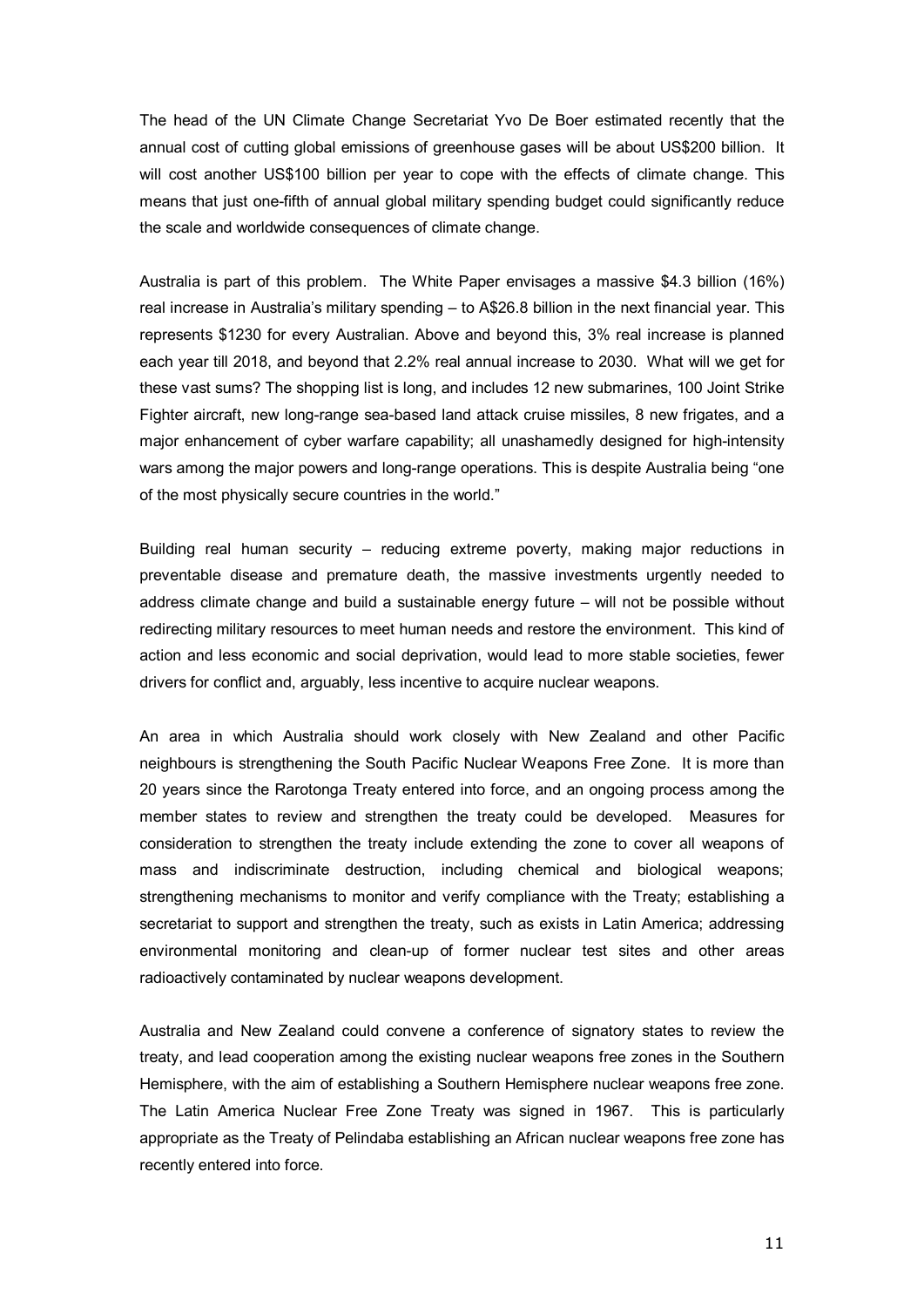Next year's NPT Review Conference is of great importance. If agreement is not reached on substantial disarmament and non-proliferation measures, it can be expected that a tipping point of escalating nuclear proliferation will be crossed. My priorities for decisive progress at the Review Conference include:

- A growing number of governments express their support for the concept of a comprehensive nuclear abolition treaty such as an NWC. It is reasonable to hope and expect that negotiations on such a treaty should commence prior to the next Review Conference in 2015, and be concluded by the following Review Conference in 2020;
- The nuclear weapon states should agree and state that they would not be the first to use or threaten to use nuclear weapons against each other, and that they would not use or threaten to use nuclear weapons in any conflict with a non-nuclear weapon state. Such an agreement should be brought into operation as soon as possible;
- The nuclear weapon states should declare that they will not design, develop, or produce new nuclear warheads or modify existing warheads to create new military capabilities;
- · All states that have not yet done so should ratify the CTBT without conditions or further delay to enable its early entry into force;
- Russia and the United States commit to verifiably reducing total nuclear weapons stockpiles below 1,000 by 2012, and, along with other nuclear-armed states, agree to engage in multilateral nuclear disarmament negotiations;
- · All nuclear armed states which have not yet done so should halt the production of weapons-usable fissile material pending the entry into force of a global Fissile Material Treaty;
- All relevant states which have not yet done so should permanently dismantle, cleanup and rehabilitate their nuclear test sites;
- · All states which have not yet done so should conclude a comprehensive safeguards agreement and an Additional Protocol with the IAEA; and nuclear cooperation and trade should only be conducted with states which have these agreements in place and are complying fully with both these and their disarmament obligations;
- Withdrawal from the NPT should warrant automatic sanction and referral to the UN Security Council;